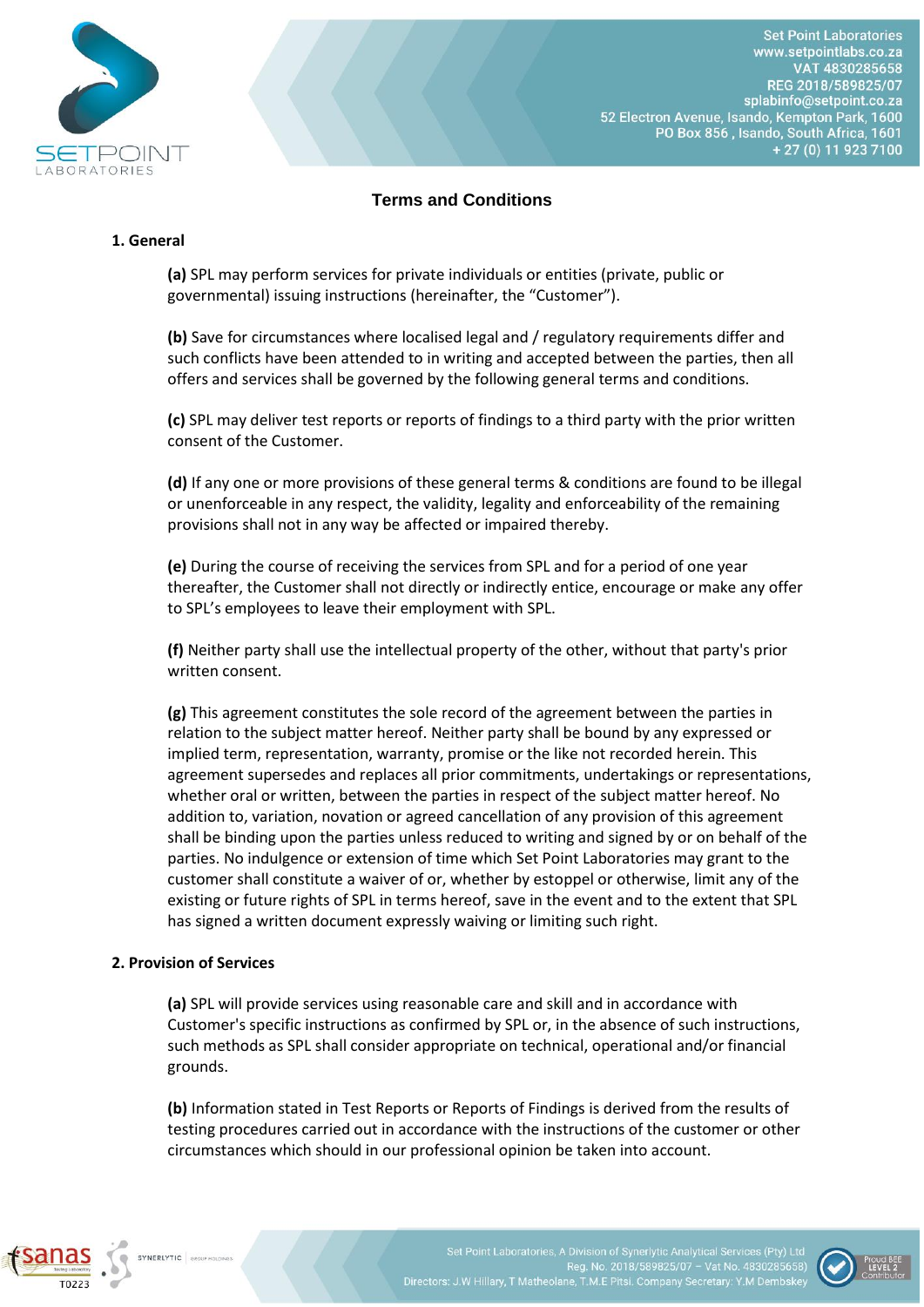

**Set Point Laboratories** www.setpointlabs.co.za VAT 4830285658 REG 2018/589825/07 splabinfo@setpoint.co.za 52 Electron Avenue, Isando, Kempton Park, 1600 PO Box 856, Isando, South Africa, 1601 + 27 (0) 11 923 7100

**(c)** Reports of Findings issued relate to the testing only and do not express any opinion upon the source from which the samples were drawn.

**(d)** Should the Customer request that SPL witness any third party intervention, the Customer agrees that SPL's sole responsibility is to be present at the time of the results, or confirm the occurrence, of the intervention. The Customer agrees that SPL is not responsible for the condition or calibration of apparatus, instruments and measuring devices used, the analysis methods applied, the qualifications, actions or omissions of third party personnel or the analysis results.

**(e)** Reports of Findings issued by SPL will reflect the facts as recorded by it at the time of its intervention only and within the limits of the instructions received or, in the absence of such instructions, within the limits of the alternative parameters applied as provided for in clause 3(a). SPL is under no obligation to refer to, or report upon, any facts or circumstances which are outside the specific instructions received or alternative parameters applied. The customer may request such further information and SPL should not unreasonably withhold such request.

**(f)** SPL may delegate the performance of all or part of the services to an agent or subcontractor upon written authorisation of the Customer. The Customer thereby authorises SPL to disclose all information necessary for such performance to the agent or subcontractor. SPL remains liable for any and all acts or omission by such agent or subcontractor.

**(g)** Should SPL receive documents reflecting engagements contracted between the Customer and third parties or third party documents, such as copies of sale contracts, letters of credit, bills of lading, etc., they are considered to be for information only, and do not extend or restrict the scope of the services or the obligations accepted by SPL.

**(h)** The Customer acknowledges that SPL, by providing the services, neither takes the place of the Customer or any third party, nor releases them from any of their obligations, nor otherwise assumes, abridges, abrogates or undertakes to discharge any duty of the Customer to any third party or that of any third party to the Customer.

# **3. Obligations of the Customer**

The Customer will:

**(a)** ensure that sufficient information, instructions and documents are given in good time (and, in any event not later than 48 hours prior to the receipt of samples or the desired intervention required by SPL) to enable the required services to be performed;

**(b)** supply, if required, any special equipment and personnel necessary for the performance of the services.



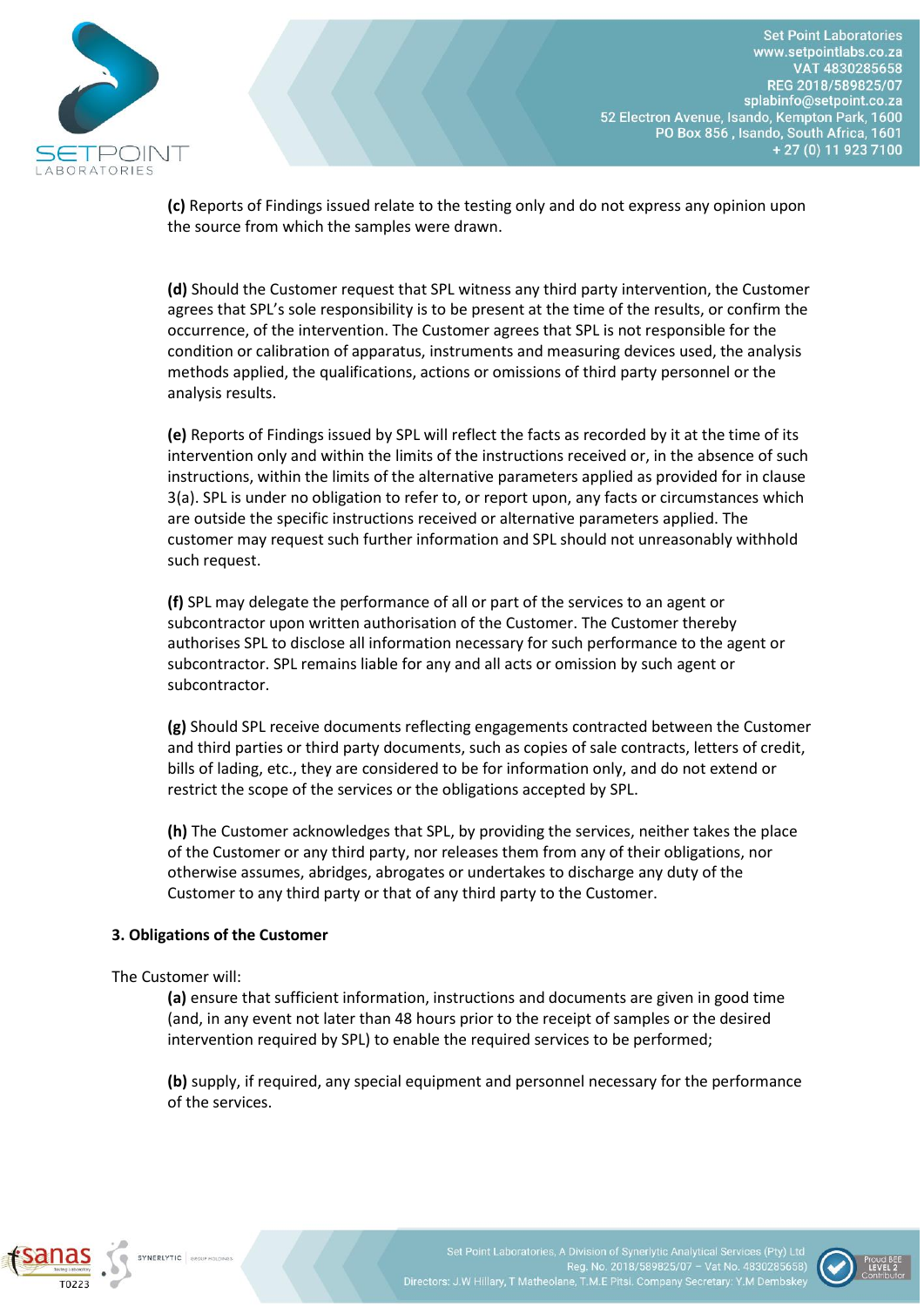

**Set Point Laboratories** www.setpointlabs.co.za VAT 4830285658 REG 2018/589825/07 splabinfo@setpoint.co.za 52 Electron Avenue, Isando, Kempton Park, 1600 PO Box 856, Isando, South Africa, 1601 + 27 (0) 11 923 7100

### **4. Fees and Payment**

**(a)** The Customer agrees to pay all additional costs resulting from any acts or omissions by the Customer including suspension of work, modification of requirements, failure or delay in giving particulars required to enable work to proceed on schedule or requirements that work be completed earlier than agreed.

**(b)** The Customer agrees that the amount contained in a Tax Invoice issued by Set Point Laboratories shall be due and payable unconditionally by (a) cash on order; or (b) if the

Customer is a Credit Approved Customer, within 30 days from the date of Tax Invoice been issued by Set Point Laboratories or otherwise as agreed in writing between the parties. (must be in writing)

**(c)** All payments shall be made at the offices of Set Point Laboratories or paid into the Set Point Laboratories bank account as stated on the official Set Point laboratories Tax Invoice or Statement.

**(d)** The Customer shall not be entitled to retain or defer payment of any sums due to SPL on account of any dispute, counter claim or set off which it may allege against SPL.

**(e)** Should the Customer breach any provision of this contract then SPL will (i) give the customer 5 working days from date of notice to remedy such breach. Should such breach not be rectified within such period then SPL will be (ii) entitled to immediately institute action against the Customer at the sole expense of the Customer; or (iii) to cancel the Agreement and take possession of any goods delivered to the Customer and claim damages (iv) to stop services immediately and withhold any or all test results and samples, and (v) withdrawal of any results reported to the Customer.

**(f)** The customer agrees that all outstanding accounts that have not been settled within 90 days from date of Tax Invoice been issued, will attract interest of 2% (two percent) over the ruling prime overdraft rate calculated monthly in advance.

**(g)** In the event any unforeseen problems or expenses arise in the course of carrying out the services, SPL shall inform and notify the Customer in writing and shall be entitled to charge additional fees to cover extra time and cost incurred to complete the services.

**(h)** If SPL is unable to perform all or part of the services for any cause whatsoever outside the Company's control, SPL shall nevertheless be entitled to payment of the amount of all non-refundable expenses incurred by SPL and a proportion of the agreed fee equal to the proportion of the services actually carried out.

#### **5. Suspension or Termination of Services**

SPL shall be entitled to suspend or terminate provision of the services in the event of:

**(a)** failure by the Customer to comply with any of its obligations hereunder and such failure is not remedied within 5 days of notification of such failure to the Customer



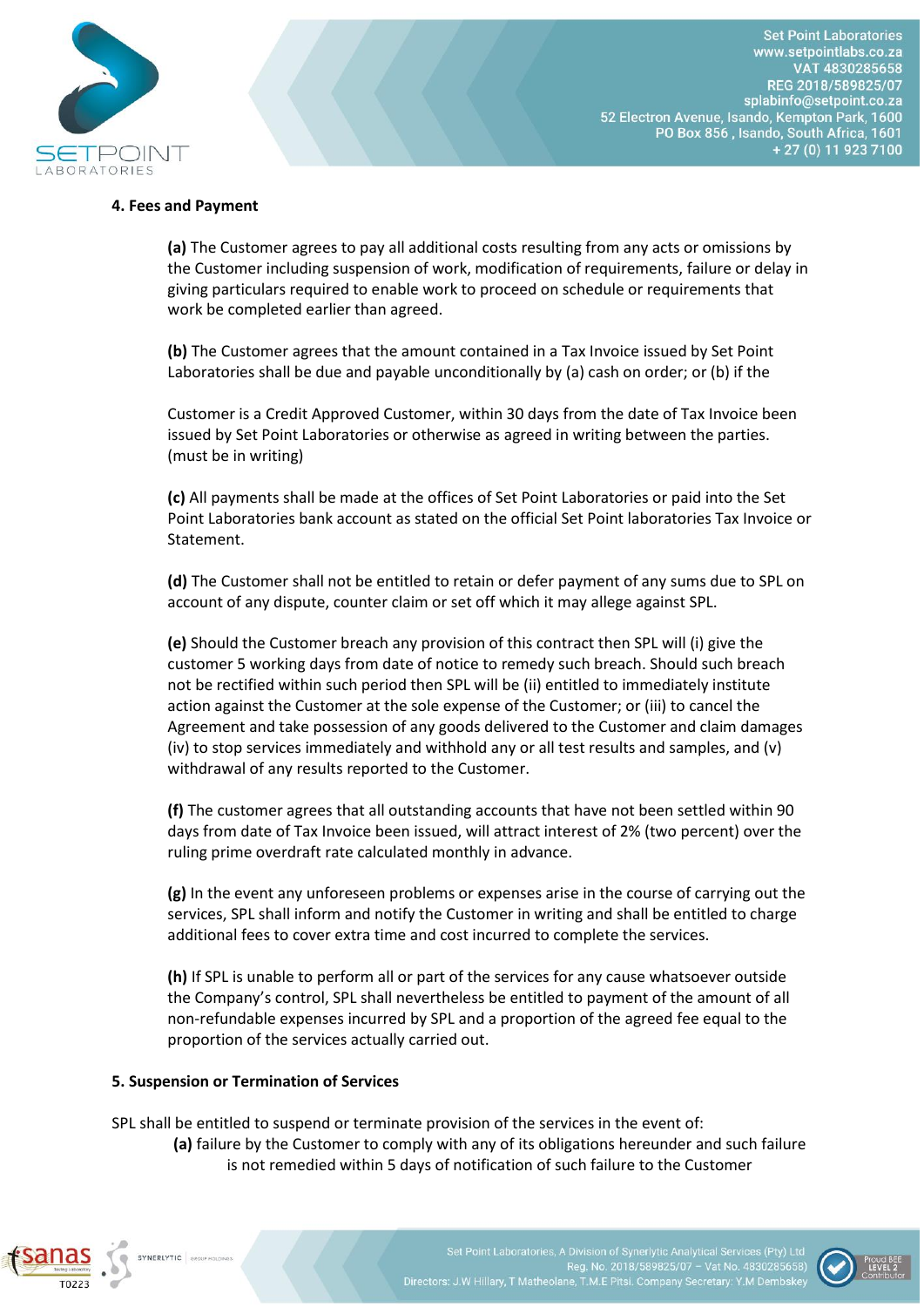

Or

**(b)** any suspension of payment, arrangement with creditors, bankruptcy, insolvency, receivership or cessation of business by the Customer.

### **6. Liability and Indemnification**

**(a)** Limitation of Liability:

**i**. Whilst SPL will do its utmost to ensure the accuracy of the final test data it does not act as a guarantor for such data and disclaims all liability in such capacity and accordingly the Customer should arrange appropriate insurance cover against any loss or damage arising therefrom.

**ii**. Reports of Findings are issued on the basis of information, documents and/or samples provided by, or on behalf of the customer and solely for the benefit of the Customer who is responsible for acting as it sees fit on the basis of such Reports of Findings. Neither SPL nor any of its officers, employees, agents or subcontractors shall be liable to the Customer nor any third party for any actions taken or not taken on the basis of such Reports of Findings nor for any incorrect results arising from unclear, erroneous, incomplete, misleading or false information provided to SPL.

**iii.** SPL shall not be liable for any delayed, partial or total non-performance of the services arising directly or indirectly from any event outside SPL's control including fa comply with any of its obligations hereunder. The liability of SPL in respect of any such claim for loss, damage or expense of any nature and howsoever arising shall not exceed the total amount of the fee paid in respect of the specific service which gives rise to such claim.

**iv.** SPL shall have no liability for any indirect or consequential loss including without limitation loss of profits, loss of business, loss of opportunity, loss of goodwill and cost of product recall. It shall further have no liability for any loss, damage or expenses arising from the claims of any third party (including, without limitation, product liability claims) that may be incurred by the Customer.

**v.** In the event of any claim the Customer must give written notice to SPL within 60 days of its discovery of the facts giving rise to such a claim.

**(b)** Indemnification: the customer shall guarantee, hold harmless and indemnify the Company and its officers, employees, agents or subcontractors against all claims (actual or threatened) by any third party for loss, damage or expense of whatsoever nature including all legal expenses and related costs and howsoever arising relating to the performance, purported performance or non-performance, of any services.

# **7. Governing Law**

The governing law that shall apply will be that of the Republic of South Africa.